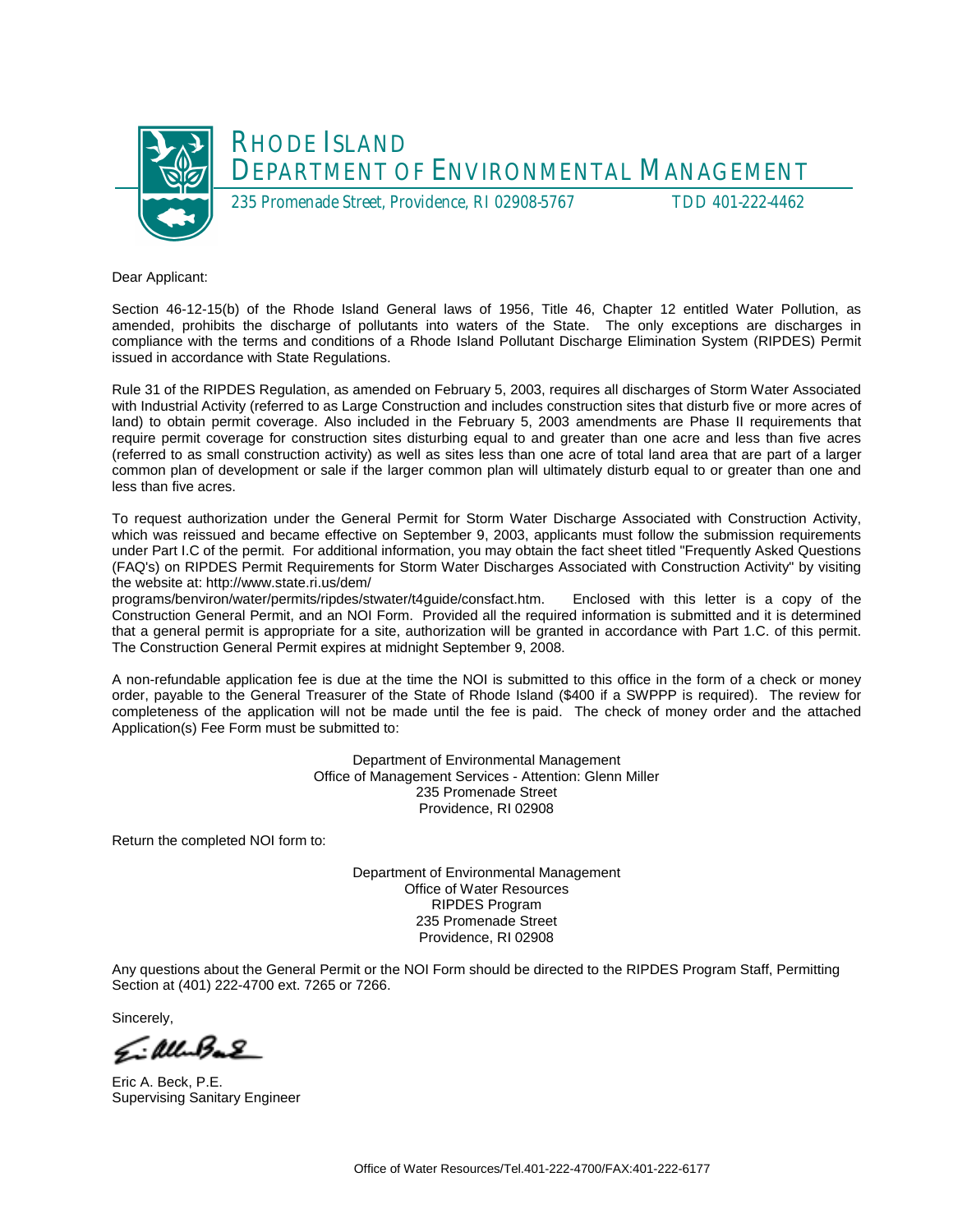

# RHODE ISLAND POLLUTANT DISCHARGE ELIMINATION SYSTEM (RIPDES) **NOTICE OF INTENT (NOI)** STORM WATER GENERAL PERMIT FOR CONSTRUCTION ACTIVITY (Revised 8/03)

Date NOI Received \_ Date Fee Received \_

RIPDES# RIR

| I. OWNER                                                                                   |                             |             |               |
|--------------------------------------------------------------------------------------------|-----------------------------|-------------|---------------|
| Name:                                                                                      |                             |             |               |
| Mailing Address:                                                                           |                             |             |               |
| City:                                                                                      | State:                      | Zip:        | Phone: (      |
| <b>Contact Person:</b>                                                                     | Title:                      |             |               |
| Billing Address (if different than above):                                                 |                             |             |               |
| City:                                                                                      | State:                      | Zip:        |               |
| Ownership (please circle one):<br>PRI - Private<br>PUB - Public<br>Other (please specify): | <b>BPP - Public/Private</b> | STA - State | FED - Federal |

## **II. OPERATOR (if different from Owner)**

| Name:                  |        |      |          |
|------------------------|--------|------|----------|
| Local Mailing Address: |        |      |          |
| City:                  | State: | Zip: | Phone: ( |
| Contact Person:        | Title: |      |          |

# **III. CONSTRUCTION SITE INFORMATION**

| Site's Official or Legal Name:                                                                                           |  |                                                                                       |                |  |                                                                                                             |
|--------------------------------------------------------------------------------------------------------------------------|--|---------------------------------------------------------------------------------------|----------------|--|-------------------------------------------------------------------------------------------------------------|
| <b>Street Address:</b>                                                                                                   |  |                                                                                       |                |  |                                                                                                             |
| City:                                                                                                                    |  | State:                                                                                | Zip:           |  | Phone:                                                                                                      |
| <b>Nearest Utility Pole Number:</b>                                                                                      |  | Assessors Plat:<br>Lot:                                                               |                |  |                                                                                                             |
| Is the construction site part of a larger common plan of development or sale?<br><b>D</b> YES<br>$\Box$ NO               |  |                                                                                       |                |  |                                                                                                             |
| If yes, name of development:                                                                                             |  |                                                                                       |                |  |                                                                                                             |
| <b>Projected or Actual Construction Commencement</b><br>MO/DY/YR<br><b>Projected Construction Completion</b><br>MO/DY/YR |  |                                                                                       |                |  |                                                                                                             |
| Area of Site:<br>Total<br>Acres<br>Disturbed<br>Acres                                                                    |  | Total area of Impervious Surface:<br>Pre-Construction __________<br>Post-Construction | Acres<br>Acres |  | <b>Runoff Coefficient or Curve Number:</b><br>Pre-Construction <b>Pre-Construction</b><br>Post-Construction |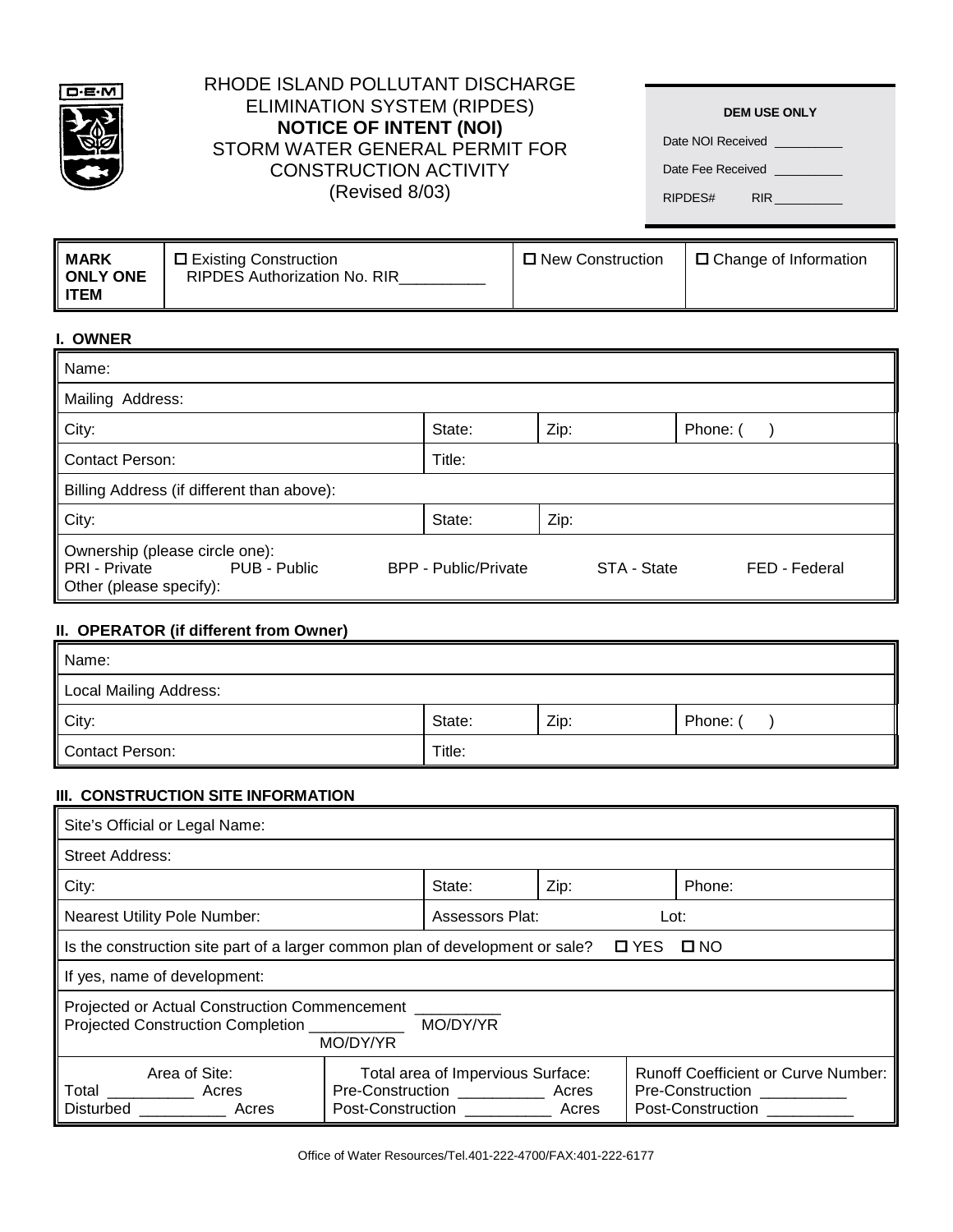#### **IV. RECEIVING WATER INFORMATION**

| □ Surface Water Body          | Name:              |
|-------------------------------|--------------------|
| □ Separate Storm Sewer System | Name:              |
| Ultimate Receiving Water      | Name:              |
| <b>Watershed Code:</b>        | Name of Watershed: |

# **V. NATURAL HERITAGE AREA (NHA) INFORMATION**

Is the site within or directly discharging to a Natural Heritage Area (NHA)?

# ! YES ! NO

If the site is within or directly discharging to a NHA, do you have previous approval from DEM Natural Heritage Program (NHP)?<br>ロ YES

 $\Box$  NO If yes, include a copy of the approval letter

Projects that propose a storm water or allowable non-storm water discharge to a NHA, or has discharge related activities that potentially affect a listed or proposed to be listed endangered or threatened species or its critical habitat, must submit a map showing the location of the construction sites, including the street, nearest utility pole number, and Assessor's plat and lot, total area of the site, and the limits of disturbance.

# **VI. CONSTRUCTION TYPE (check all that apply)**

| Type of Construction:<br>□ Residential<br>$\Box$ Transportation                                                                                                                                                                           | □ Commercial<br>$\Box$ Utility      | $\Box$ Industrial<br>$\Box$ Other (please list): | $\Box$ Reconstruction                                             |
|-------------------------------------------------------------------------------------------------------------------------------------------------------------------------------------------------------------------------------------------|-------------------------------------|--------------------------------------------------|-------------------------------------------------------------------|
| Types of Materials Handled and/or Stored Outdoors:<br>□ Solvents<br>□ Plated Products<br>$\Box$ Other (please list):                                                                                                                      | $\Box$ Paints<br>□ Asphalt/Concrete | □ Petroleum Products                             | $\square$ Metal<br>□ Hazardous Substances □ Wood Treated Products |
| Types of Storm Water Management Controls:<br><b>D</b> Oil/Water Separator<br>□ Erosion Controls<br>□ Sedimentation Controls □ Overhead Coverage<br>□ Detention/Desiltation Pond<br>□ Chemical Treatment<br>$\Box$ Other (please specify): |                                     |                                                  |                                                                   |

#### **VII. REGULATORY INFORMATION (if applicable, please attach plan or approval documentation)**

|                                                | Is the site subject to Coastal Resources Management Council (CRMC) review and approval?<br>ロYES ロNO Application Number: ________<br>Water Quality Certification Application Number: ____                                                                                                                  |
|------------------------------------------------|-----------------------------------------------------------------------------------------------------------------------------------------------------------------------------------------------------------------------------------------------------------------------------------------------------------|
|                                                | If Yes, for construction activities that disturb an area of five (5) or more acres, authorization to discharge under this permit<br>will be automatically granted upon departmental receipt of the CRMC approval, RIDEM Water Quality Certification (if<br>applicable), and a complete and certified NOI. |
|                                                | Note: all construction activities regulated by the RIPDES Program, which are also under CRMC review, are required to<br>file an application for a Water Quality Certification.                                                                                                                            |
| $\Box$ YES $\Box$ NO Name:                     | Is the site subject to Qualifying Local Program (QLP) review and approval?<br>Water Quality Certification Application Number (if applicable): _______                                                                                                                                                     |
| applicable), and a complete and certified NOI. | $\ $ If Yes, for construction activities that disturb an area of five (5) or more acres, authorization to discharge under this permit $\ $<br>will be automatically granted upon departmental receipt of the QLP approval, RIDEM Water Quality Certification (if                                          |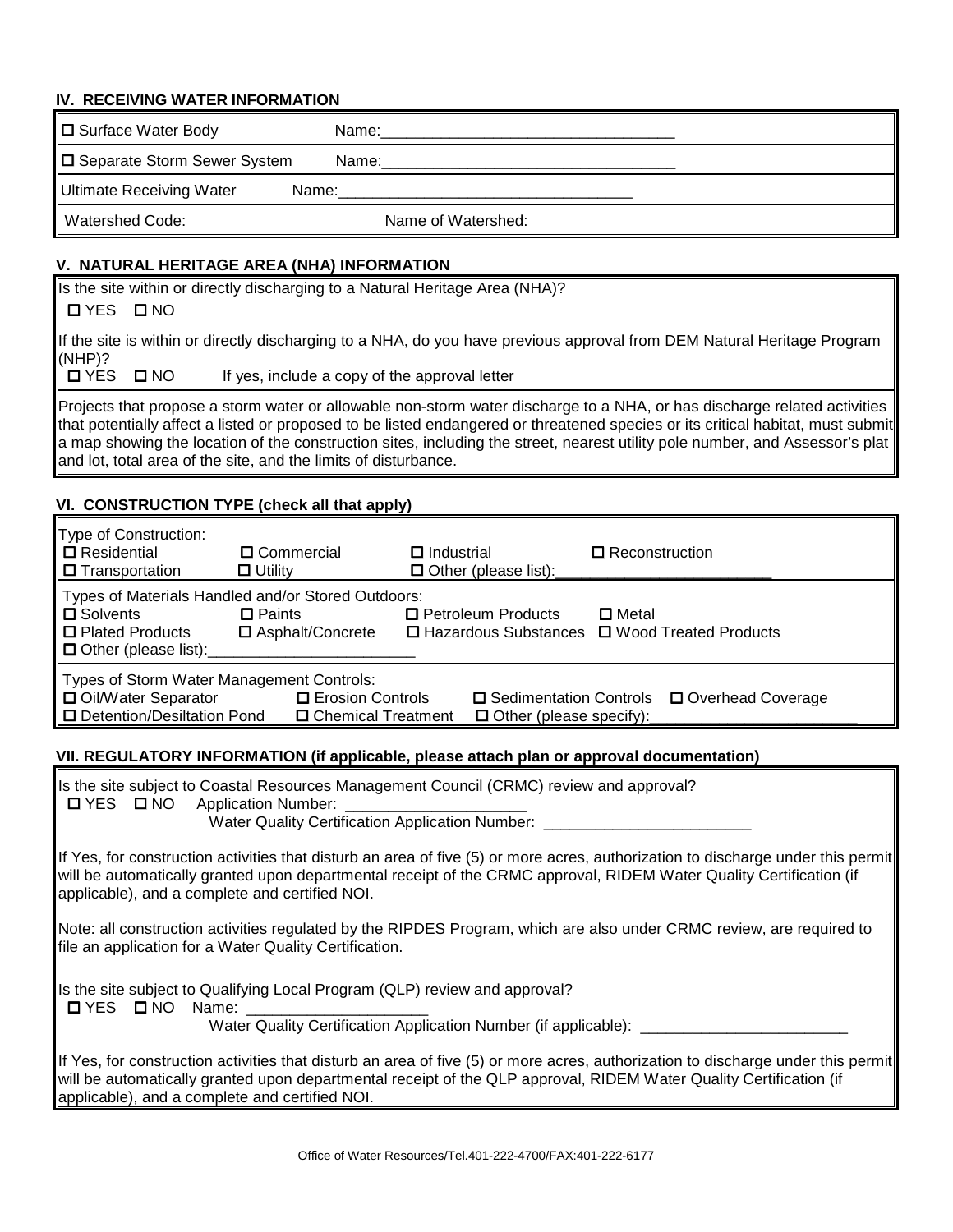# **VIII. OWNER/OPERATOR CERTIFICATION**

I certify under penalty of law that this document and all attachments were prepared under the direction or supervision in accordance with a system designed to assure that qualified personnel properly gather and evaluate the information submitted. Based on my inquiry of the person or persons who manage the system, or those persons directly responsible for gathering the information, the information submitted is, to the best of my knowledge and belief, true, accurate, and complete. I am aware that if review of the Storm Water Pollution Prevention Plan is performed by the Permitting Program, Wetlands Section, Coastal Resources Management Council, or by a city/town which has adopted a DEM approved Soil Erosion and Sediment Control Ordinance, then a Storm Water Permit from this office is contingent upon approval from the reviewing agency. I am aware that there are significant penalties for submitting false information, including the possibility of fine and imprisonment for knowing violations. I am aware that it is the responsibility of the owner/operator to implement and amend the SWPPP as appropriate in accordance with the requirements of the General Permit.

| Print Owner Name                                                                                                                                                        |                      |
|-------------------------------------------------------------------------------------------------------------------------------------------------------------------------|----------------------|
| <b>Print Owner Title</b>                                                                                                                                                |                      |
| Signature                                                                                                                                                               | Date _______________ |
|                                                                                                                                                                         |                      |
|                                                                                                                                                                         |                      |
|                                                                                                                                                                         |                      |
| Signature                                                                                                                                                               |                      |
| *This part needs to be filled out by the entity or the individuals that will have an ongoing role in the management and<br>operation of the system during construction. |                      |

# **IX. PROFESSIONAL CERTIFICATION - NATURAL HERITAGE AREAS**

I certify under penalty of law that the Natural Heritage Area Information under Section V of this document was prepared under my direction or supervision in accordance with a system designed to assure that qualified personnel properly gather and evaluate the information submitted. Based on my inquiry of the person or persons who manage the system, or those persons directly responsible for gathering the information, the information submitted is, to the best of my knowledge and belief, true, accurate, and complete at the time this application is made. I am aware that there are significant penalties for submitting false information, including the possibility of fine and imprisonment for knowing violations.

| <b>Print Name of Professional</b>                                                                                                                                                                                                     |                                                                                                                                                                                                                                |
|---------------------------------------------------------------------------------------------------------------------------------------------------------------------------------------------------------------------------------------|--------------------------------------------------------------------------------------------------------------------------------------------------------------------------------------------------------------------------------|
| <b>Print Professionals Title*</b><br><u> 1990 - Jan Barat, Amerikaansk politiker († 1901)</u>                                                                                                                                         |                                                                                                                                                                                                                                |
|                                                                                                                                                                                                                                       |                                                                                                                                                                                                                                |
| Signature                                                                                                                                                                                                                             | Date and the contract of the contract of the contract of the contract of the contract of the contract of the contract of the contract of the contract of the contract of the contract of the contract of the contract of the c |
| *Must be signed by a Registered Professional Engineer, a Certified Professional in Erosion and Sediment Control<br>$\parallel$ (CPESC), a Certified Professional in Storm Water Quality (CPSWQ), or a Registered Landscape Architect. |                                                                                                                                                                                                                                |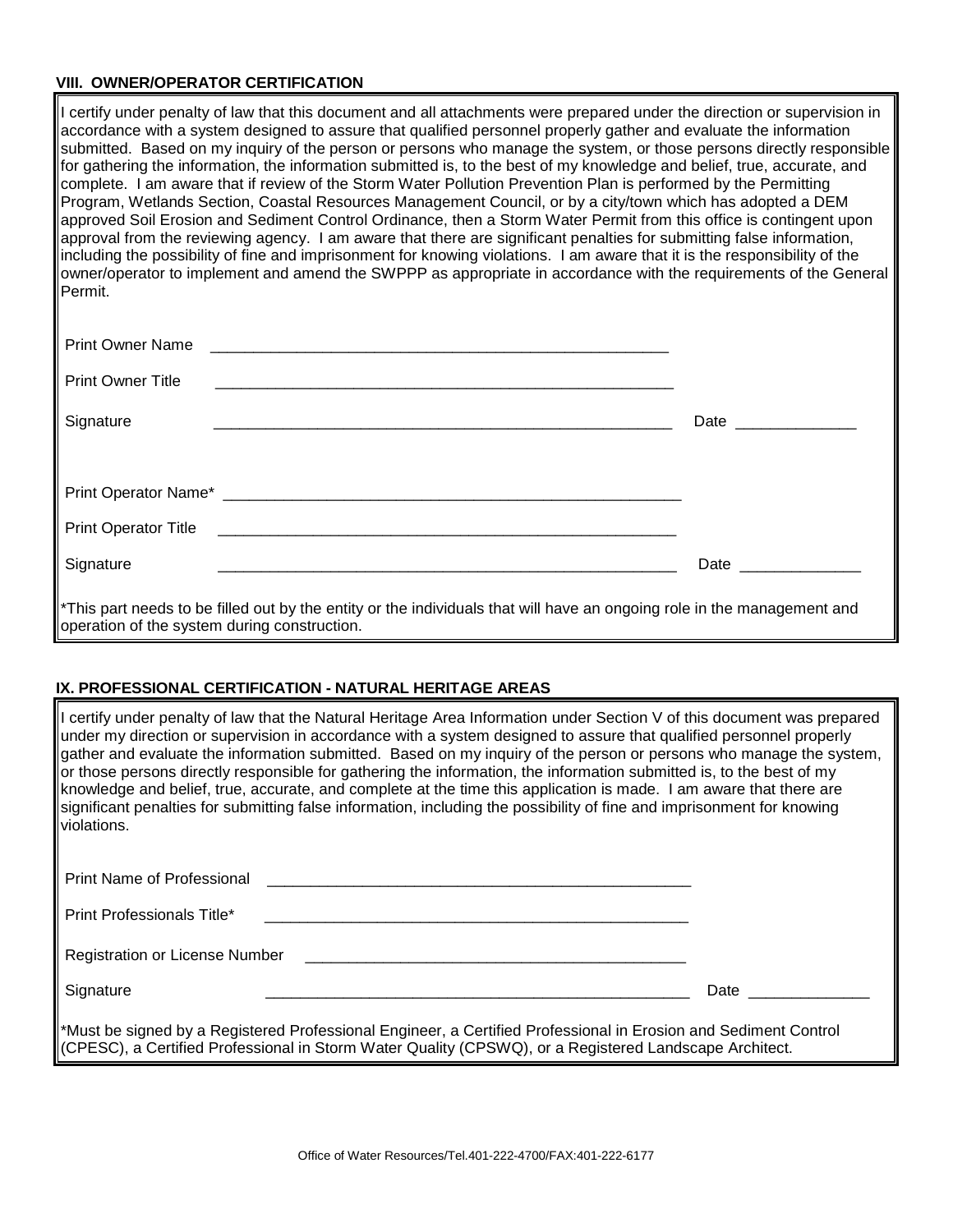# **X. PROFESSIONAL CERTIFICATION - SWPPP DEVELOPMENT**

Note: This section needs to be filled out for construction activities that are not required to submit a SWPPP to the RIPDES Program (refer to Part III.A.9 of the General Permit). The purpose of this certification is to document that a site specific SWPPP was prepared consistent with the requirements of the General Permit prior to filing the NOI. This certification by a professional does not alleviate or in any way limit the liability and sole responsibility of the Owner/Operator to properly implement the SWPPP and to amend the SWPPP as site conditions may require, so as to effectively control storm water discharges leaving the site during the construction period.

I certify under penalty of law that a site specific SWPPP was prepared under my direction or supervision in accordance with a system designed to assure that qualified personnel properly gather and evaluate the information submitted. Based on my inquiry of the person or persons who manage the system, or those persons directly responsible for developing the SWPPP, the SWPPP is, to the best of my knowledge and belief, true, accurate, and complete at the time this certification is made and has been developed in accordance to the requirements of the Permit as well as all applicable guidelines of the Soil Erosion and Sediment Control Handbook and the Storm Water Design and Installation Standards Manual. I am aware that there are significant penalties for submitting false information, including the possibility of fine and imprisonment for knowing violations.

| <b>Print Name of Professional</b>                                                                                                                                                                                                |                                                                                                                 |
|----------------------------------------------------------------------------------------------------------------------------------------------------------------------------------------------------------------------------------|-----------------------------------------------------------------------------------------------------------------|
| Print Professionals Title*                                                                                                                                                                                                       |                                                                                                                 |
|                                                                                                                                                                                                                                  |                                                                                                                 |
| Signature                                                                                                                                                                                                                        | Date and the set of the set of the set of the set of the set of the set of the set of the set of the set of the |
| *Must be signed by a Registered Professional Engineer, a Certified Professional in Erosion and Sediment Control<br>(CPESC), a Certified Professional in Storm Water Quality (CPSWQ), or a Registered Landscape Architect. If the |                                                                                                                 |

Note: Upon completion of the permitted project, the DEM must be notified via a Notice of Termination (NOT) form. In accordance with Construction Activity General Permit Part V.L., this permit is not transferable to any person or group except after due notice to the Director. If no such notice is given, the named owner will be held liable for all fees and expenses levied to this permit.

SWPPP requires the practice of engineering, this must be signed by a Registered Professional Engineer.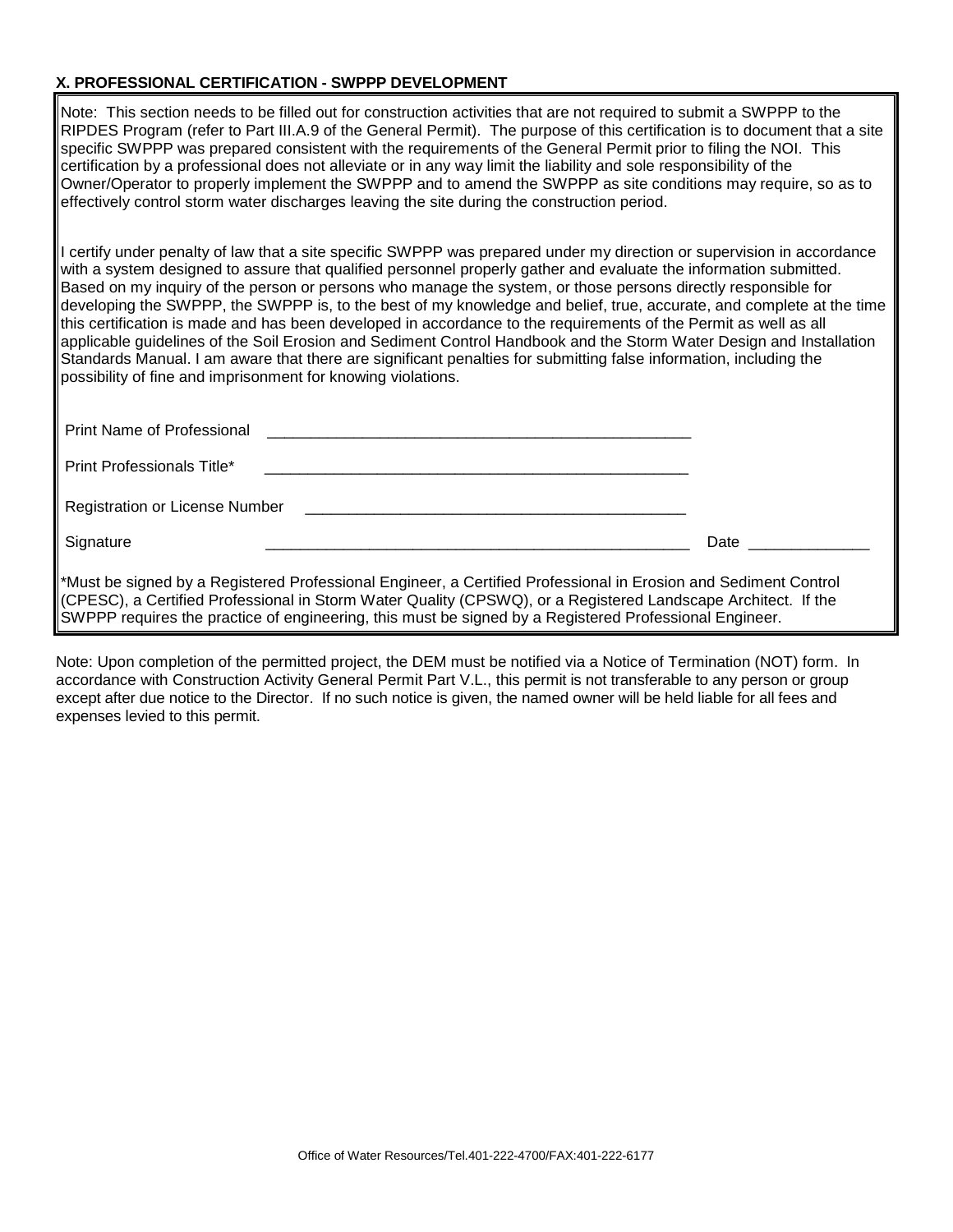**RHODE DEPARTMENT OF ENVIRONMENTAL MANAGEMENT**

Office of Water Resources





# **APPLICATION FEE FORM**

Please complete the information below and **submit this completed form and your check (payable to "R.I. General Treasurer") for the appropriate fee directly to**:

> R.I. Department of Environmental Management Office of Management Services 235 Promenade Street Providence, RI 02908

# **\*\*\* FEES ARE NOT REFUNDABLE \*\*\***

APPLICANT'S NAME:

OWNER'S NAME:

SITE LOCATION:

APPLICATION TYPE (Permit, Order of Approval): **RIPDES General Permit\_** 

**NOTE**: The application and all accompanying documents should be submitted to the appropriate section of the Office of Water Resources, 235 Promenade Street, Providence, RI 02908-5767. Application review will be initiated only upon receipt of the complete application fee.

# **FOR OFFICE USE ONLY**

**OMS Receipt Date: \_\_\_\_\_\_\_\_\_\_\_\_\_\_\_\_\_**

**Fee Amount Received: \_\_\_\_\_\_\_\_\_\_\_\_\_\_\_\_**

**Processor Initials: \_\_\_\_\_\_\_\_\_\_\_\_\_\_\_\_\_**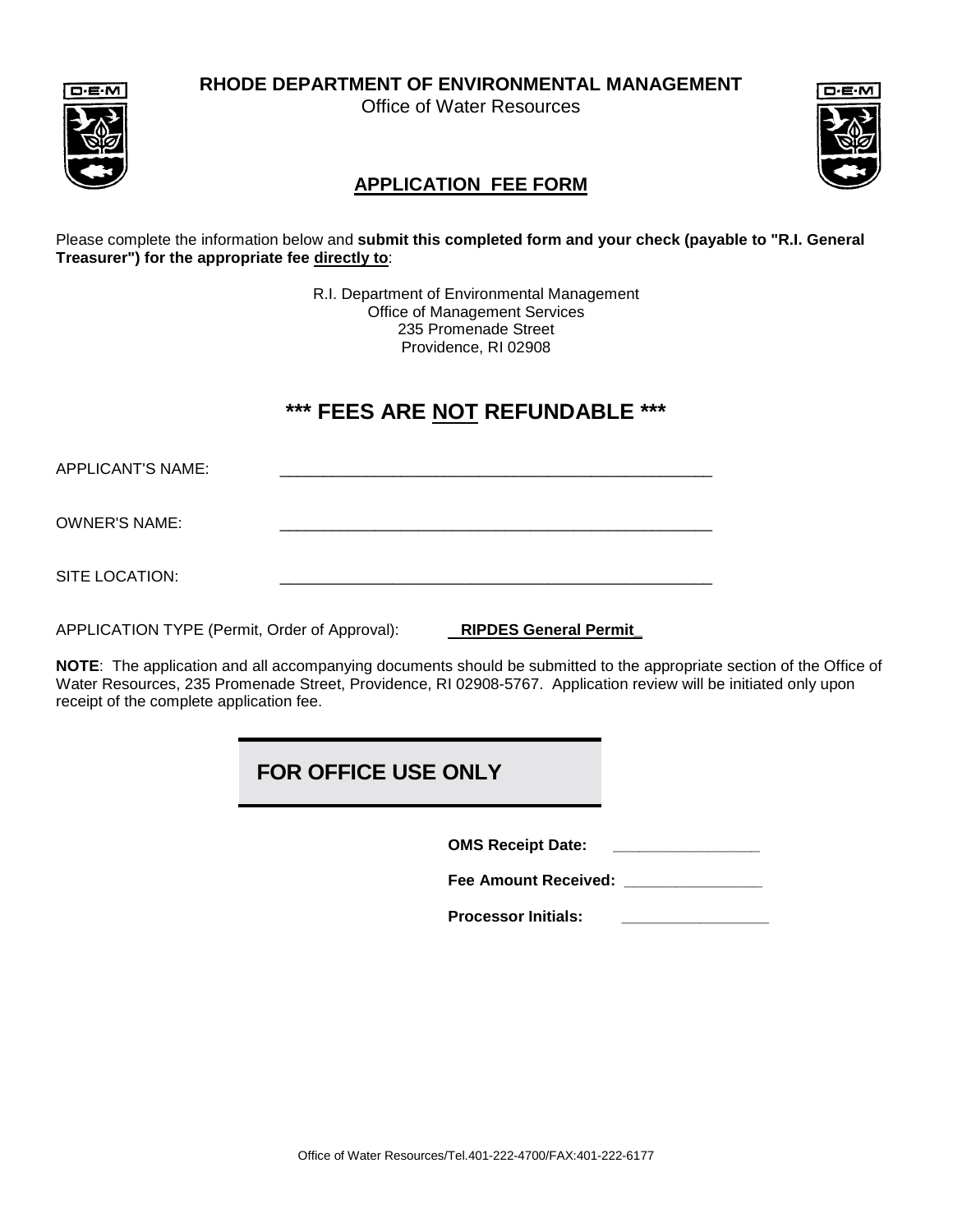# **RHODE ISLAND DEPARTMENT OF ENVIRONMENTAL MANAGEMENT**

Office of Water Resources



# $D \cdot E \cdot M$

INSTRUCTIONS FOR THE RI POLLUTANT DISCHARGE ELIMINATION SYSTEM (RIPDES) **NOTICE OF INTENT (NOI)** - STORM WATER GENERAL PERMIT FOR CONSTRUCTION ACTIVITY

# **Who Must File A Notice of Intent (NOI) Form**

Discharges of storm water associated with construction activity to a water body of the State of Rhode Island are prohibited without a Rhode Island Pollutant Discharge Elimination System (RIPDES) permit. The operator of a construction activity that has such a storm water discharge must submit a Notice of Intent (NOI) to obtain coverage under the RIPDES Storm Water General Permit. If you have questions about whether you need a permit under the RIPDES Storm Water program contact the Rhode Island Department of Environmental Management (RIDEM), Office of Water Resources, Permitting Section at (401) 222-4700.

The original NOI form must be sent to: RIDEM Office of Water Resources RIPDES Program Permitting Section 235 Promenade Street Providence, RI 02908

Please be sure to keep a copy for your files.

# **Completing the Form**

You must type or print in the appropriate areas only. Abbreviate if necessary to save space.

#### **Section I - Owner Information**

Give the legal name of the person, firm, public (municipal) organization, or any other entity that owns the site described in this application (RIPDES Rules 3 & 12). The name of the owner may or may not be the same as the name of the site. Do not use a colloquial name. Enter the complete address and telephone number of the owner. Circle the appropriate choice to indicate the legal status of the owner of the site.

#### **Section II - Operator Information**

If the operator is the same as the owner do not complete this section. Give the legal name of the person, firm, public (municipal) organization, or any other entity that has day-to-day operations of the site described in this application (RIPDES Rules 3 & 12).

As the responsible party is the legal entity that controls the site's operation, rather than the plant or site manager, the name of the operator may or may not be the same as that of the site. Do not use a colloquial

name. Enter the complete address and telephone number of the operator.

## **Section III - Construction Site Information**

Enter the site's official or legal name and complete street address and telephone number, if available. Enter the number of the utility pole closest to the site and the assessor's plat and lot numbers of the site. Indicate if the site is part of a larger development by checking yes or no. If yes, please enter the name of the development. Indicate the actual or projected construction commencement and the projected construction completion date using the 2-digit code format for month/day/year (e.g. 01/31/03 for January 31, 2003). Enter the total area of the site (acres), the area of disturbed land (acres), and the total area of the impervious surface for both pre-construction and postconstruction (acres). You must also supply the runoff coefficient or curve number for both pre-construction and post-construction.

# **Section IV - Receiving Water Information**

If the site discharges storm water directly to a surface water body check the box and enter the name of the receiving water. If the storm water discharges to a separate storm sewer system check the box and enter the name of the operator of the storm sewer system and enter the name of the ultimate receiving water. Enter the name and code of the watershed that receives the storm water runoff (Available at: http://www.state.ri.us/dem/ programs/benviron/water/permits/ripdes/stwater/graphics /watersh.jpg (RI Watersheds)).

#### **Section V – Natural Heritage Area (NHA) Information**

Determine if your site is within or directly discharging to a NHA:

- Step 1: Go to http://www.state.ri.us/dem/maps/index.htm
- Step 2: Select the "Environmental Resource Map" from list of maps
- Step 3: Select RI Natural Heritage Areas as a visible layer from menu (\*Note: Menu may not list all layers if scale factor is too large. If this is the case, then use the "zoom in" feature until all layers are listed in menu).
- Step 4: Select any other layer that may be useful in determining the location of the construction activity